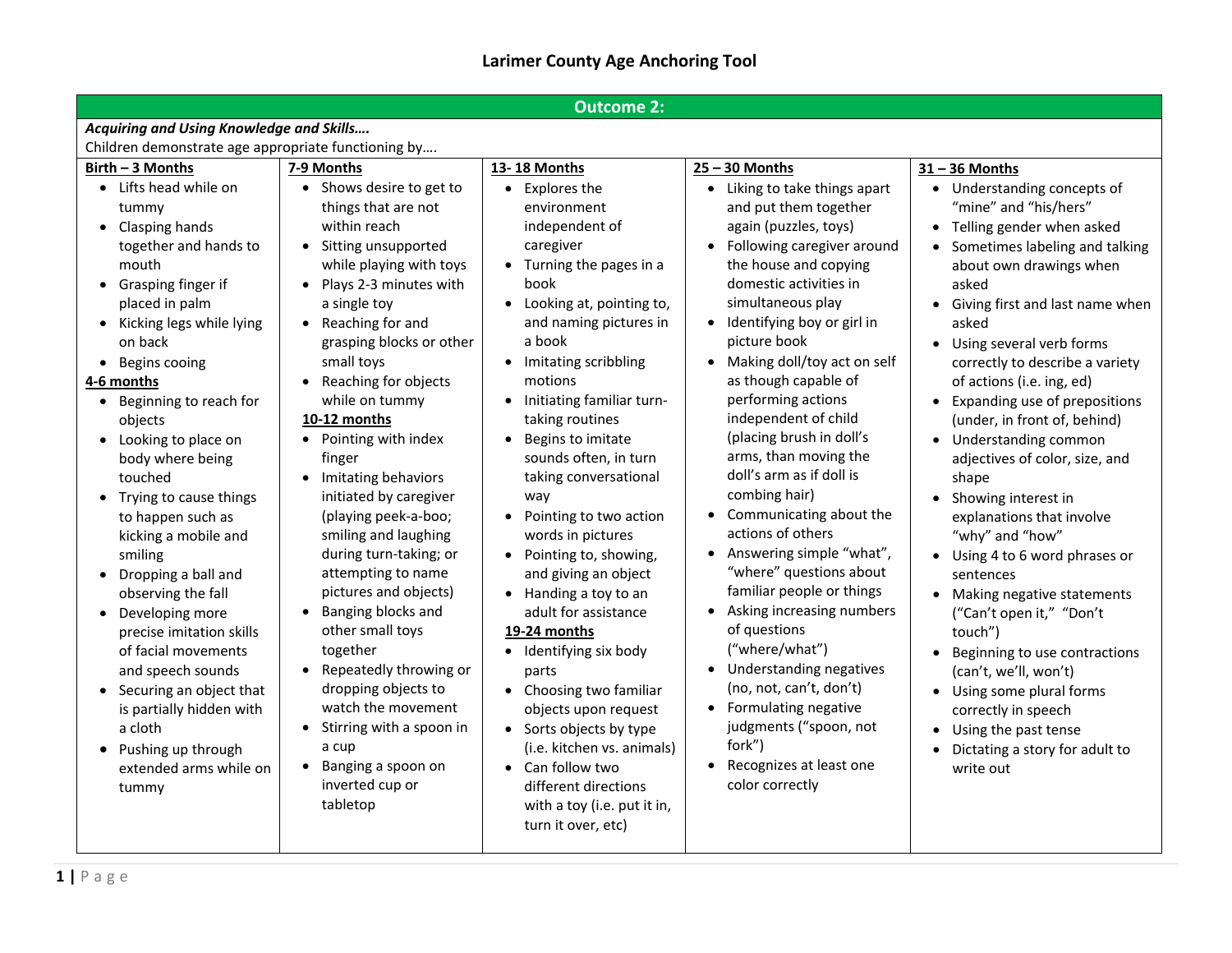| <b>Outcome 2:</b>                                                                                                                                                                               |                                                                                                                                                                                                                                                                                                                                                                                                                                                                                                                                                                   |                                                                                                                                                                                                                                                                                                                                                                                                                                                                                                                       |                                                                                                                                                                                                                                                                                                                                                                                                                                                                                                                                                                                     |                                                                                                                                                                                                                                                                                                                                                                                                                                                                              |  |  |  |
|-------------------------------------------------------------------------------------------------------------------------------------------------------------------------------------------------|-------------------------------------------------------------------------------------------------------------------------------------------------------------------------------------------------------------------------------------------------------------------------------------------------------------------------------------------------------------------------------------------------------------------------------------------------------------------------------------------------------------------------------------------------------------------|-----------------------------------------------------------------------------------------------------------------------------------------------------------------------------------------------------------------------------------------------------------------------------------------------------------------------------------------------------------------------------------------------------------------------------------------------------------------------------------------------------------------------|-------------------------------------------------------------------------------------------------------------------------------------------------------------------------------------------------------------------------------------------------------------------------------------------------------------------------------------------------------------------------------------------------------------------------------------------------------------------------------------------------------------------------------------------------------------------------------------|------------------------------------------------------------------------------------------------------------------------------------------------------------------------------------------------------------------------------------------------------------------------------------------------------------------------------------------------------------------------------------------------------------------------------------------------------------------------------|--|--|--|
| Acquiring and Using Knowledge and Skills                                                                                                                                                        |                                                                                                                                                                                                                                                                                                                                                                                                                                                                                                                                                                   |                                                                                                                                                                                                                                                                                                                                                                                                                                                                                                                       |                                                                                                                                                                                                                                                                                                                                                                                                                                                                                                                                                                                     |                                                                                                                                                                                                                                                                                                                                                                                                                                                                              |  |  |  |
| Children demonstrate age appropriate functioning by                                                                                                                                             |                                                                                                                                                                                                                                                                                                                                                                                                                                                                                                                                                                   |                                                                                                                                                                                                                                                                                                                                                                                                                                                                                                                       |                                                                                                                                                                                                                                                                                                                                                                                                                                                                                                                                                                                     |                                                                                                                                                                                                                                                                                                                                                                                                                                                                              |  |  |  |
| 4-6 Months (continued)<br>• Repeating arm<br>movements to keep a<br>toy activated, keep<br>mom singing, or causal<br>event<br>• Visually studies hands<br>and objects, looks at<br>mirror image | 10-12 Months (continued)<br>Demonstrates<br>$\bullet$<br>emerging problem<br>solving skills such as<br>(placing objects in the<br>mouth and mouthing;<br>pushing or pulling<br>adult's hands to have a<br>behavior instigated or<br>repeated; turning a<br>picture or mirror over<br>to view the functional<br>side; rotating three-<br>dimensional objects to<br>view the functional<br>side; using a hammer or<br>stick to play a<br>xylophone<br>Singing along with a<br>familiar song<br>Using gestures and/or<br>vocalizing<br>(grunts/whines) to<br>protest | 19-24 Months (continued)<br>• Asking "What's that?"<br>Demonstrating<br>symbolic play, using<br>one object as a signifier<br>for another object<br>• Attempting to repair<br>broken toys<br>• Choosing one object<br>from a group of five<br>upon verbal request<br>• Stacking 5 or 6 blocks<br>• Using two word<br>utterance sometimes<br>combined with<br>gestures, to<br>communicate<br>• Using three-word<br>phrases occasionally<br>• Imitating words<br>overheard in<br>conversation<br>• Naming 5 to 7 objects | 25-30 Months (continued)<br>• Understanding simple<br>possessive forms (daddy's<br>shirt)<br>• Understanding complex<br>sentences ("when we get<br>to the store, I'll buy you an<br>ice cream cone")<br>• Pointing to smaller parts of<br>the body when asked (chin,<br>elbow)<br>Recognizing and identifying<br>general family<br>names/categories<br>(Grandma, Uncle)<br>Recognizing the names and<br>$\bullet$<br>pictures of most common<br>objects<br>Understanding word<br>association through<br>functional association<br>("what do you drink<br>with?", "What do you sleep | 31-36 Months (continued)<br>• Performing multi-step tasks<br>when playing (takes money,<br>rings cash register, puts money<br>in drawer)<br>Beginning to use inductive<br>$\bullet$<br>reasoning (if you do this, that<br>happens)<br>Expressing understanding of<br>$\bullet$<br>cause and effect (it's quiet<br>because you turned off the<br>music)<br>Copying a circle<br>Drawing a simple face<br>Matching three colors<br>Matching objects by color,<br>shape and size |  |  |  |
|                                                                                                                                                                                                 | Shouting or vocalizing<br>to gain attention<br>Responding to a<br>$\bullet$<br>request to "come here"<br><b>Maintaining attention</b><br>to speaker<br>Responding with<br>gesture to "come up"<br>or "want up"                                                                                                                                                                                                                                                                                                                                                    | upon request<br>• Using new words<br>regularly (adding 2 to 5<br>words a week)<br>• Spontaneously naming<br>objects, person, and<br>actions<br>• Following novel<br>commands<br>• Tells about a personal<br>experience                                                                                                                                                                                                                                                                                                | on?", "What do you brush<br>your teeth with?")<br>Understanding size<br>difference (little dog, large<br>dog)<br>Following directions<br>involving common<br>prepositions (in, on,<br>behind, out)<br>Enjoying finger plays (songs<br>and games that use hands)                                                                                                                                                                                                                                                                                                                     |                                                                                                                                                                                                                                                                                                                                                                                                                                                                              |  |  |  |